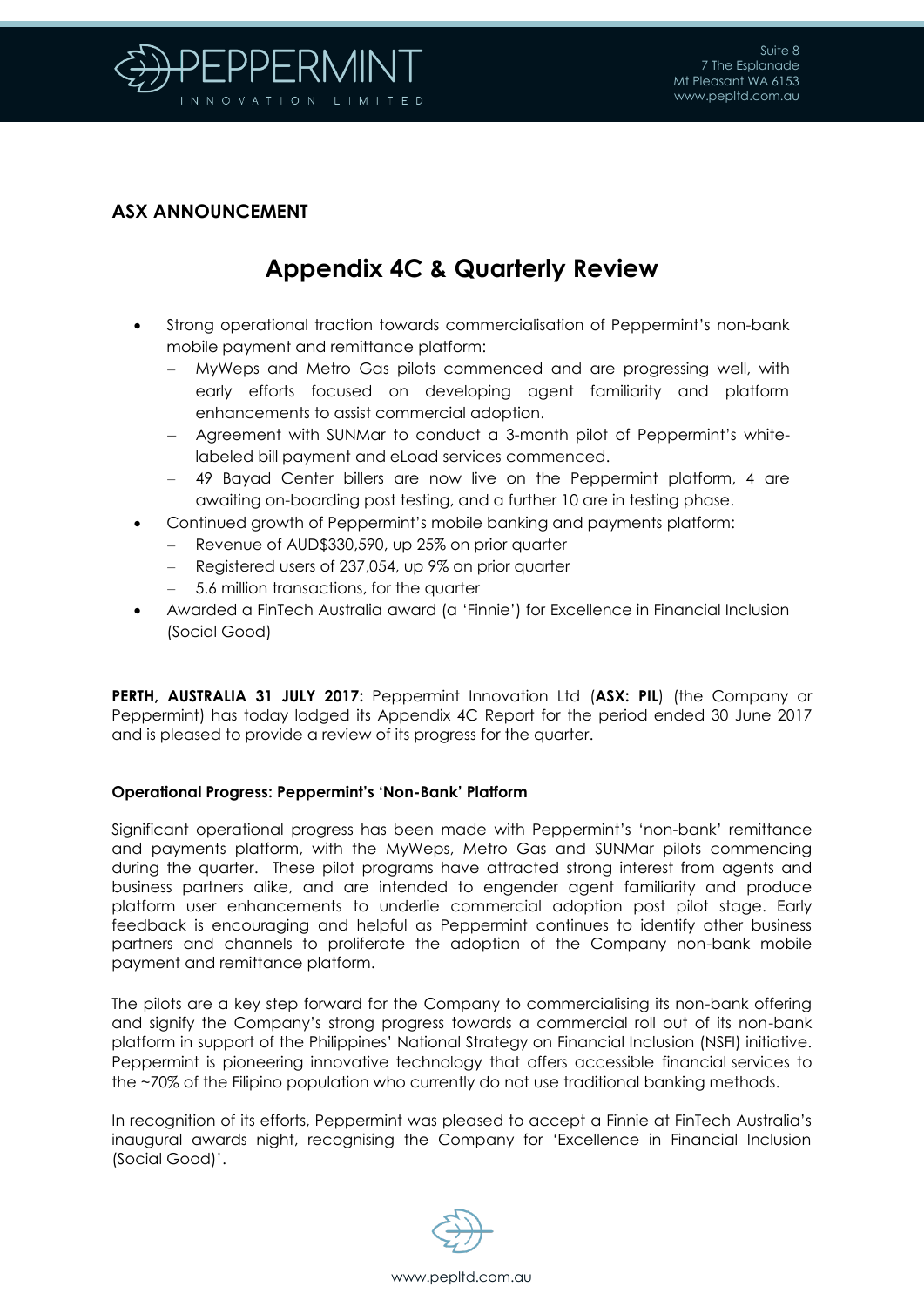

#### MyWeps Mobile Remittance pilot commenced

During the quarter, the MyWeps Mobile Remittance pilot commenced. Currently 351 MyWeps remittance agents, out of a possible 500 permitted under the Mobile Remittance Pilot granted to MyWeps by the BSP, are registered to provide their customers with the opportunity to remit money, pay bills and buy eLoad services via the MyWeps platform. The three-month trial is taking place across the National Capital Region, key regional areas, and six specific municipalities in provinces that have been identified as marginalised or underserved by the Filipino central bank, the Bangko Sentral ng Pilipinas (BSP).

Initial feedback is extremely positive from pilot participants and management is pleased with the pilot's progress. There has been a strong focus in the early stages of the pilot on platform enhancements, active database clean-up and reporting functionality catering to requests from the agent base and our business partner to facilitate more user friendly functionality and platform user analysis.

#### Metro Gas mobile bill payments pilot underway

In May 2017, a three-month pilot of the Metro Gas Agent App commenced, with Metro Gas delivery personnel offering its customers the option to pay household bills at the time an LPG delivery is accepted. Metro Gas delivers LPG to over 60,000 customers via an established network of 50 delivery personnel, delivering on average 15-20 deliveries every day of the week in the Philippines.

30 of the possible 50 delivery personnel are registered to use the platform. Early stage focus with Metro Gas has been training delivery personnel platform and determining optimal customer pricing models, with feedback indicating strong support for the additional convenience and security offered by the Metro Gas Agent App.

Peppermint has delivered specific platform enhancements and a web based tool to track the performance of platform users at the request of Metro Gas. The Company continues to work closely with Metro Gas to assist pilot adoption with a commercial rollout anticipated following the end of the three-month period.

#### SUNMar Express pilot

During the quarter, Peppermint signed a service agreement with SUNMar Express Global Services Inc. (SUNMar) to provide Peppermint's Mobile Bill Payment and eLoad services to SUNMar and its network of business branches, partners and agents.

SUNMar provides a range of products and services to its Filipino customers through its local partner branches and network of over 14,000 agents.

An initial 3-month pilot of the white-label, SUNMar branded app, powered by Peppermint's Mobile Bill Payments and eLoad Platform is underway with 13 partner and agent branches registered and the first 4 actively using the platform. Upon the request of SUNMar, Peppermint has developed a web tool with specific agent reporting functionality planned for implementation in August. Additionally, other functionality in terms of new products and services delivered via the agent network app are being explored as further value add services to offer customers. This pilot agreement further extends Peppermint's reach into the densely populated regional areas in the north and south of the Philippines.

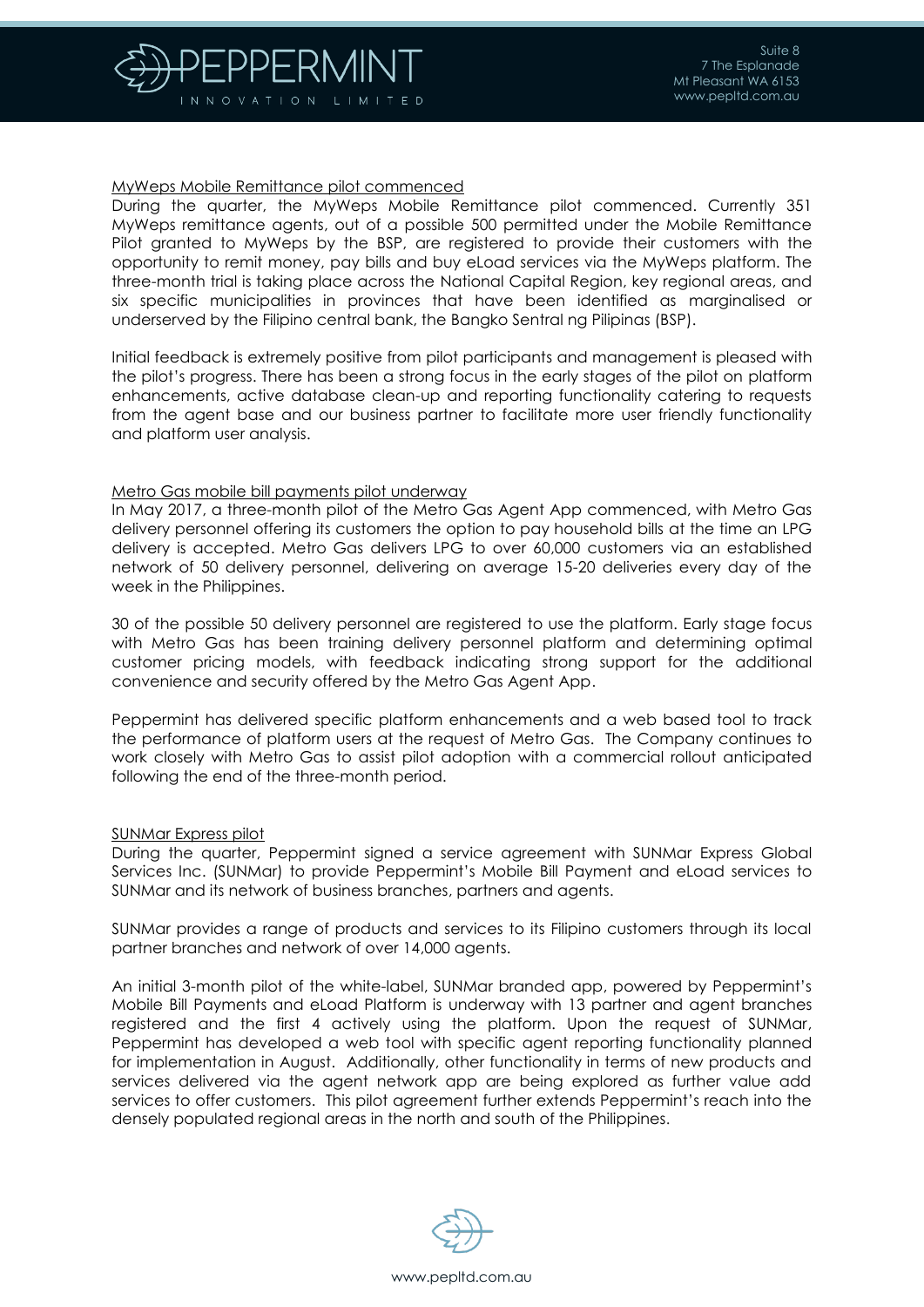

#### Additional Bayad Center Billers added

During the quarter, Peppermint added an additional 11 billers under its arrangement with the Bayad Centre, taking the total number of active billers to 49. A further 4 billers are soon to be on-boarded post a successful testing program, and 10 billers are about to undertake testing.

The Company continues to make steady progress on-boarding the remaining billers, enabling customers of Peppermint's agent network mobile non-bank payments platform to pay household bills with an increasing number of service providers.

#### UCPB Strategic Partnership

The UCPB strategic partnership, the Peppermint Faster Remittance System, will enable a direct credit to bank facility for international money transfers via Peppermint Fast Remittance System. The system still is progressing through a scoping analysis as Peppermint waits for complete project specifications.

Peppermint continues to work closely with UCPB on other potential development and strategic projects that will compliment banking and payment services offered by the bank.

#### **Australian outbound remittance business**

The outbound remittance business has achieved AUSTRAC registration, is compliant with AML/CTF requirements and has opened operational bank accounts. These step are key enablers for the commencement of an international remittance business out of Australia.

#### **Operational Progress: White Labelled Mobile Banking and Payments Platform**

#### Revenue growth supported by increasing users and transaction volumes

Transactions via Peppermint's Mobile Banking and Payments (MBS) platform reached 5.6 million during the period, from 237,054, registered users, an increase of 9% from the previous quarter.

#### UnionBank update

Peppermint has been in discussions with UnionBank to try to resolve the delay in the batch registration of UnionBank customers, which they had requested. Despite the increase during the Quarter in the number of users of and number of transactions across the UMobile App powered by Peppermint, UnionBank have indicated that they are going to substitute the UMobile App with their own in house app for UnionBank account holders electing to utilise mobile banking. At this stage UnionBank have not launched their mobile banking app and continue to utilise the Umobile App under the terms of the existing service provider agreement. Peppermint is continuing to work with UnionBank to resolve this matter and understand how we can assist with, and provide, specific functionality and services to empower UnionBank's own mobile app based on our technical experience and platform knowhow.

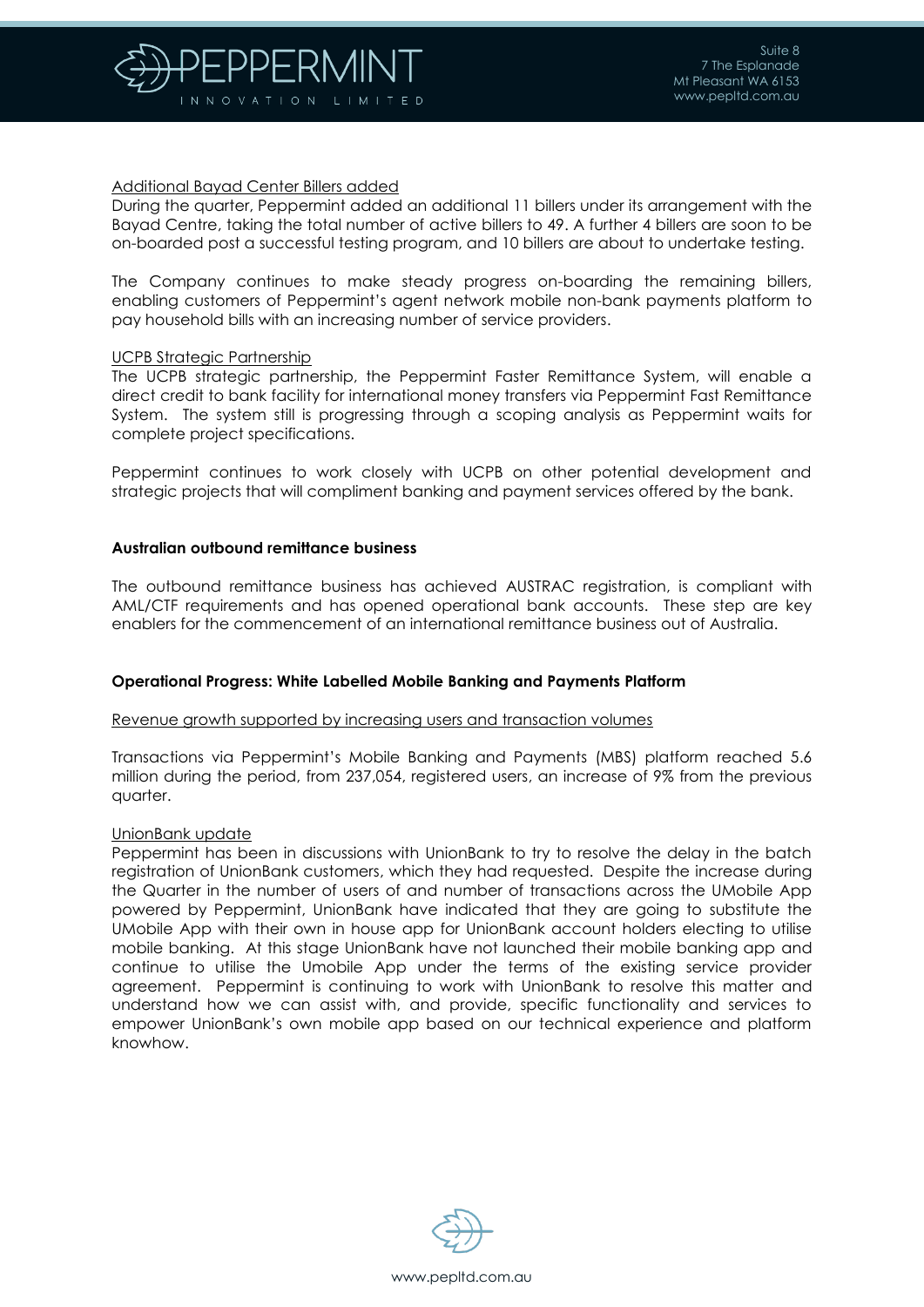

#### **Financial Update**

During the quarter, Peppermint's sales revenue was 12.5 million Philippine Pesos, up 24% on prior quarter's revenue of 10.1 million Philippine Pesos. In AUD, total unaudited revenue for the quarter was \$330k, up on the prior quarter's revenue of \$265k.

Total receipts from customers for the quarter were \$326k, an increase of 31% on prior quarter's cash receipts of \$248k.

The Company had \$429k cash at bank as at 30 June 2017, is sufficiently funded to continue to execute its growth strategy and operational plans for the coming quarter, and is now working with strategic partners with respect to future funding.

#### **Outlook**

The team at Peppermint is extremely pleased with the strong operational progress made in this past quarter. The launch of the MyWeps, Metro Gas and SUNMar pilots are a significant achievement for the Company as it continues to focus on promoting financial inclusion in the Philippines by working towards the commercialisation of its non-bank platform. This is the major focus of Peppermint's efforts where it is pioneering innovative technology that offers accessible financial services to the circa 103 million people of the Philippines.

**Chris Kain, Managing Director commented:** "The preliminary results from our MyWeps, Metro Gas and SUNMar pilots provide strong validation of the need for our platform and the value it provides to the Filipino people. We are pleased with the progress made with our non-bank offering, with the provision of technologically enabled services which promote financial inclusion in the Philippines, the primary objective of Peppermint. We continue to work towards a future full scale commercial rollout of our non-bank platform."

-Ends-

#### **For more information, please contact:**

Chris Kain Managing Director & CEO Peppermint Innovation [info@pepltd.com.au](mailto:info@pepltd.com.au)

#### **About Peppermint Innovation Ltd**

Peppermint Innovation Ltd is an Australian company listed on the Australian Securities Exchange which is focused on the commercialisation and further development of the Peppermint Platform, a mobile banking, payment and remittance technology designed for banks, mobile money operators, money transfer and funds remittance companies, payment processors, retailers/merchants, credit card companies and microfinance institutions. Peppermint currently operates the Peppermint Platform in the Philippines.

Peppermint has a particular focus in the developing world (starting with the Philippines) and on providing an attractive tool to the unbanked population to access mobile banking and remit money to and from family and others through a system not tied to a particular bank or telephony company.

The Peppermint Platform is being used by leading commercial banks in the Philippines and non-bank payment pilots have commenced in the Philippines in conjunction with multi level marketing organisations.

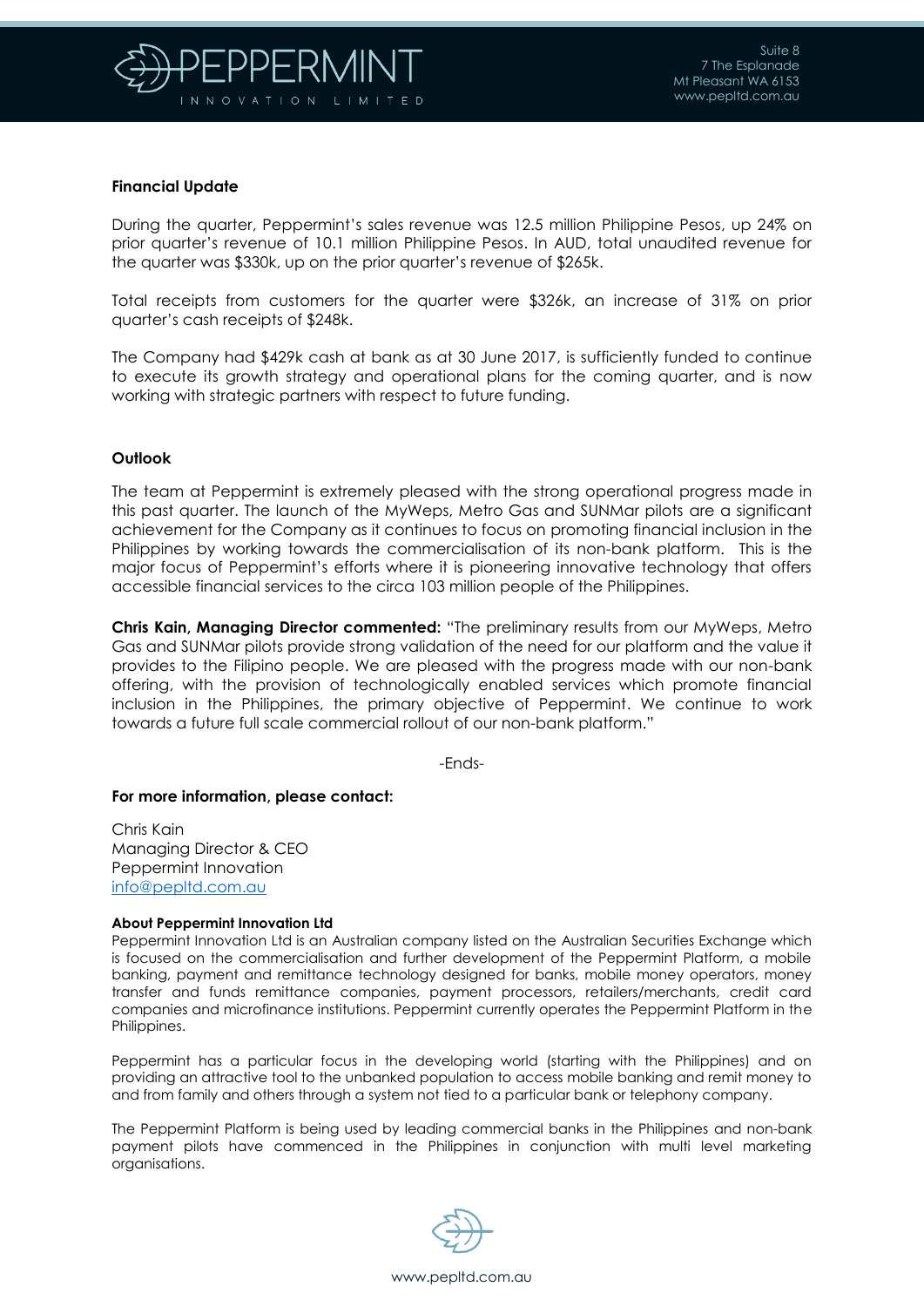

*+Rule 4.7B*

# **Appendix 4C**

### **Quarterly report for entities subject to Listing Rule 4.7B**

Introduced 31/03/00. Amended 30/09/01, 24/10/05, 17/12/10, 01/09/16

#### **Name of entity**

Peppermint Innovation Limited

56 125 931 964 30 June 2017

**ABN Quarter ended ("current quarter")**

|     | <b>Consolidated statement of cash flows</b>         | <b>Current quarter</b><br>\$A'000 | Year to date<br>(12 months)<br>\$A'000 |
|-----|-----------------------------------------------------|-----------------------------------|----------------------------------------|
| 1.  | Cash flows from operating activities                |                                   |                                        |
| 1.1 | Receipts from customers                             | 326                               | 977                                    |
| 1.2 | Payments for                                        |                                   |                                        |
|     | research and development<br>(a)                     |                                   |                                        |
|     | product manufacturing and operating<br>(b)<br>costs | (270)                             | (922)                                  |
|     | advertising and marketing<br>(C)                    | (57)                              | (175)                                  |
|     | leased assets<br>(d)                                |                                   | (2)                                    |
|     | staff costs<br>(e)                                  | (277)                             | (1,087)                                |
|     | (f)<br>administration and corporate costs           | (134)                             | (497)                                  |
| 1.3 | Dividends received (see note 3)                     |                                   |                                        |
| 1.4 | Interest received                                   |                                   | 8                                      |
| 1.5 | Interest and other costs of finance paid            |                                   | (1)                                    |
| 1.6 | Income taxes paid                                   |                                   |                                        |
| 1.7 | Government grants and tax incentives                |                                   |                                        |
| 1.8 | Other (provide details if material)                 |                                   |                                        |
| 1.9 | Net cash from / (used in) operating<br>activities   | (411)                             | (1,699)                                |

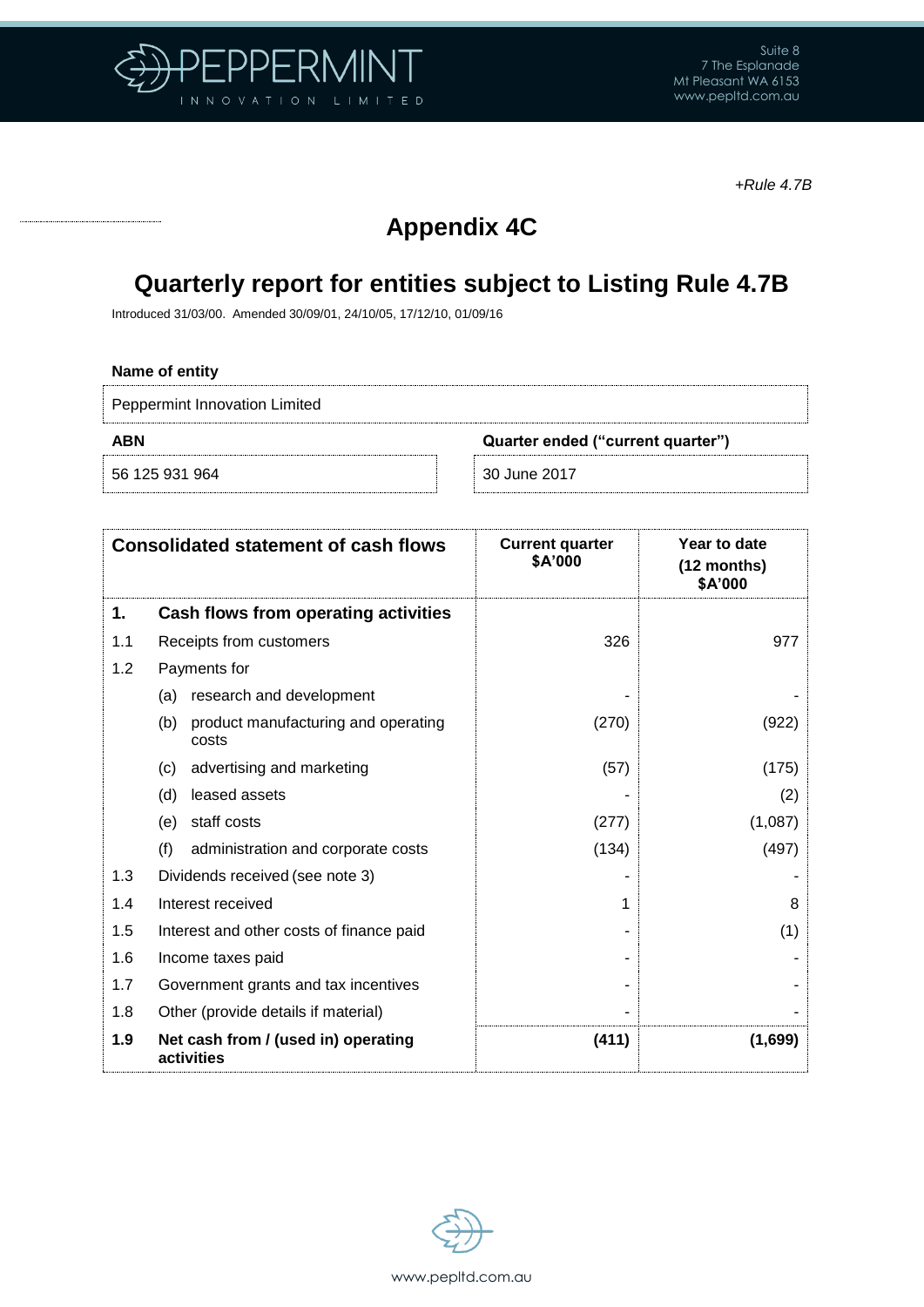

|     | <b>Consolidated statement of cash flows</b>       | <b>Current quarter</b><br>\$A'000 | Year to date<br>(12 months)<br>\$A'000 |
|-----|---------------------------------------------------|-----------------------------------|----------------------------------------|
| 2.  | Cash flows from investing activities              |                                   |                                        |
| 2.1 | Payments to acquire:                              |                                   |                                        |
|     | property, plant and equipment<br>(a)              |                                   |                                        |
|     | businesses (see item 10)<br>(b)                   |                                   |                                        |
|     | investments<br>(c)                                |                                   |                                        |
|     | intellectual property<br>(d)                      |                                   |                                        |
|     | other non-current assets<br>(e)                   |                                   |                                        |
| 2.2 | Proceeds from disposal of:                        |                                   |                                        |
|     | property, plant and equipment<br>(a)              | 27                                | 27                                     |
|     | businesses (see item 10)<br>(b)                   |                                   |                                        |
|     | investments<br>(c)                                |                                   |                                        |
|     | intellectual property<br>(d)                      |                                   |                                        |
|     | other non-current assets<br>(e)                   |                                   |                                        |
| 2.3 | Cash flows from loans to other entities           |                                   |                                        |
| 2.4 | Dividends received (see note 3)                   |                                   |                                        |
| 2.5 | Other (provide details if material)               |                                   |                                        |
| 2.6 | Net cash from / (used in) investing<br>activities | 27                                | 27                                     |

| 3.   | Cash flows from financing activities                                           |     |
|------|--------------------------------------------------------------------------------|-----|
| 3.1  | Proceeds from issues of shares                                                 |     |
| 3.2  | Proceeds from issue of convertible notes                                       |     |
| 3.3  | Proceeds from exercise of share options                                        |     |
| 3.4  | Transaction costs related to issues of<br>shares, convertible notes or options | (6) |
| 3.5  | Proceeds from borrowings                                                       |     |
| 3.6  | Repayment of borrowings                                                        |     |
| 3.7  | Transaction costs related to loans and<br>borrowings                           |     |
| 3.8  | Dividends paid                                                                 |     |
| 3.9  | Other (provide details if material)                                            |     |
| 3.10 | Net cash from / (used in) financing<br>activities                              | (6) |

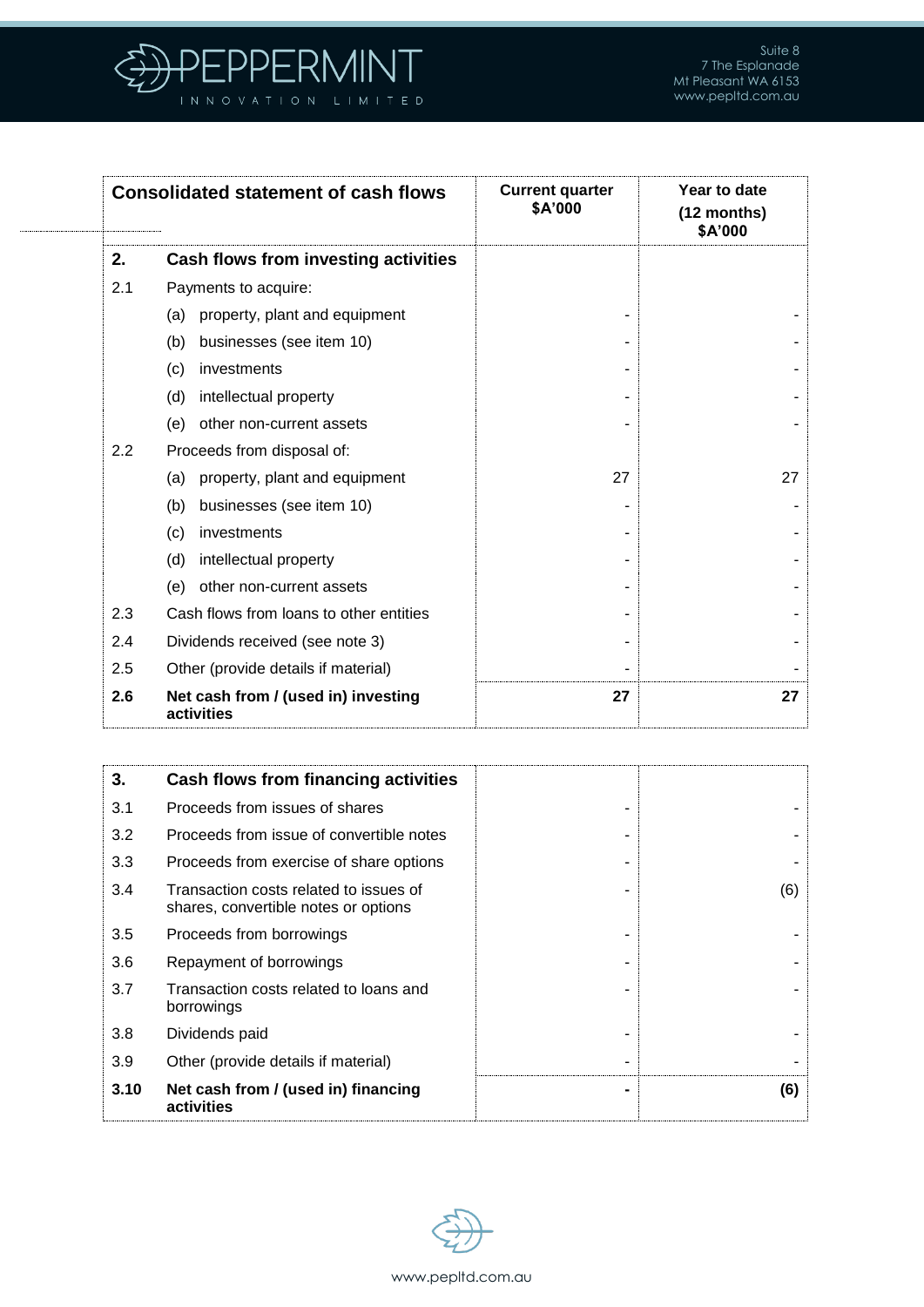

|     | <b>Consolidated statement of cash flows</b>                              | <b>Current quarter</b><br><b>\$A'000</b> | Year to date<br>$(12 \text{ months})$<br>\$A'000 |
|-----|--------------------------------------------------------------------------|------------------------------------------|--------------------------------------------------|
| 4.  | Net increase / (decrease) in cash and<br>cash equivalents for the period |                                          |                                                  |
| 4.1 | Cash and cash equivalents at beginning of<br>quarter/year to date        | 813                                      | 2,107                                            |
| 4.2 | Net cash from / (used in) operating<br>activities (item 1.9 above)       | (411)                                    | (1,699)                                          |
| 4.3 | Net cash from / (used in) investing activities<br>(item 2.6 above)       | 27                                       | 27                                               |
| 4.4 | Net cash from / (used in) financing activities<br>(item 3.10 above)      |                                          | (6)                                              |
| 4.5 | Effect of movement in exchange rates on<br>cash held                     |                                          |                                                  |
| 4.6 | Cash and cash equivalents at end of<br>quarter                           | 429                                      | 429                                              |

| 5.  | Reconciliation of cash and cash<br>equivalents<br>at the end of the quarter (as shown in the<br>consolidated statement of cash flows) to the<br>related items in the accounts | <b>Current quarter</b><br>\$A'000 | <b>Previous quarter</b><br>\$A'000 |
|-----|-------------------------------------------------------------------------------------------------------------------------------------------------------------------------------|-----------------------------------|------------------------------------|
| 5.1 | <b>Bank balances</b>                                                                                                                                                          | 83                                | 54                                 |
| 5.2 | Call deposits                                                                                                                                                                 | 341                               | 754                                |
| 5.3 | <b>Bank overdrafts</b>                                                                                                                                                        |                                   |                                    |
| 5.4 | Other (provide details)                                                                                                                                                       | 5                                 | 5                                  |
| 5.5 | Cash and cash equivalents at end of<br>quarter (should equal item 4.6 above)                                                                                                  | 429                               | 813                                |

### **6.** Payments to directors of the entity and their associates

- 6.1 Aggregate amount of payments to these parties included in item 1.2
- 6.2 Aggregate amount of cash flow from loans to these parties included in item 2.3
- 6.3 Include below any explanation necessary to understand the transactions included in items  $6.1$  and  $6.2$

Director's fees, executive remuneration and consulting fees.



| <b>Current quarter</b><br>\$A'000 |  |
|-----------------------------------|--|
| 186                               |  |
|                                   |  |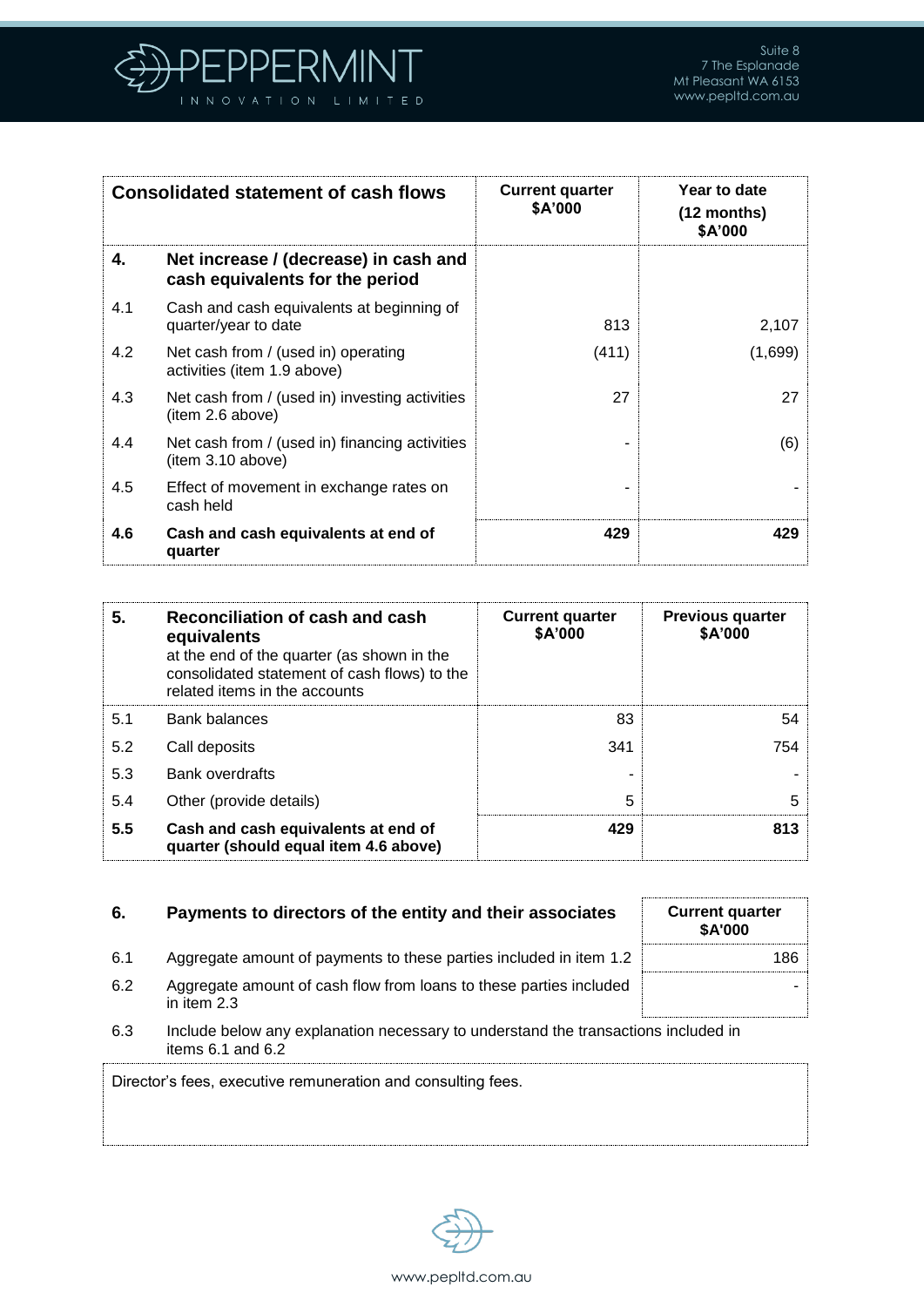

| 7.  | Payments to related entities of the entity and their<br>associates                                          | <b>Current quarter</b><br><b>\$A'000</b> |
|-----|-------------------------------------------------------------------------------------------------------------|------------------------------------------|
| 7.1 | Aggregate amount of payments to these parties included in item 1.2                                          |                                          |
| 7.2 | Aggregate amount of cash flow from loans to these parties included<br>in item 2.3                           |                                          |
| 7.3 | Include below any explanation necessary to understand the transactions included in<br>items $7.1$ and $7.2$ |                                          |

| 8.  | <b>Financing facilities available</b><br>Add notes as necessary for an<br>understanding of the position | <b>Total facility amount</b><br>at quarter end<br>\$A'000 | Amount drawn at<br>quarter end<br>\$A'000 |
|-----|---------------------------------------------------------------------------------------------------------|-----------------------------------------------------------|-------------------------------------------|
| 8.1 | Loan facilities                                                                                         |                                                           |                                           |
| 8.2 | Credit standby arrangements                                                                             | -                                                         |                                           |
| 8.3 | Other (please specify)                                                                                  | -                                                         |                                           |

8.4 Include below a description of each facility above, including the lender, interest rate and whether it is secured or unsecured. If any additional facilities have been entered into or are proposed to be entered into after quarter end, include details of those facilities as well.

n/a

n/a

| 9.  | <b>Estimated cash outflows for next quarter</b> | \$A'000 |
|-----|-------------------------------------------------|---------|
| 9.1 | Research and development                        |         |
| 9.2 | Product manufacturing and operating costs       | 241     |
| 9.3 | Advertising and marketing                       | 32      |
| 9.4 | Leased assets                                   |         |
| 9.5 | Staff costs                                     | 321     |
| 9.6 | Administration and corporate costs              | 145     |
| 9.7 | Other (provide details if material)             |         |
| 9.8 | <b>Total estimated cash outflows</b>            | 754     |